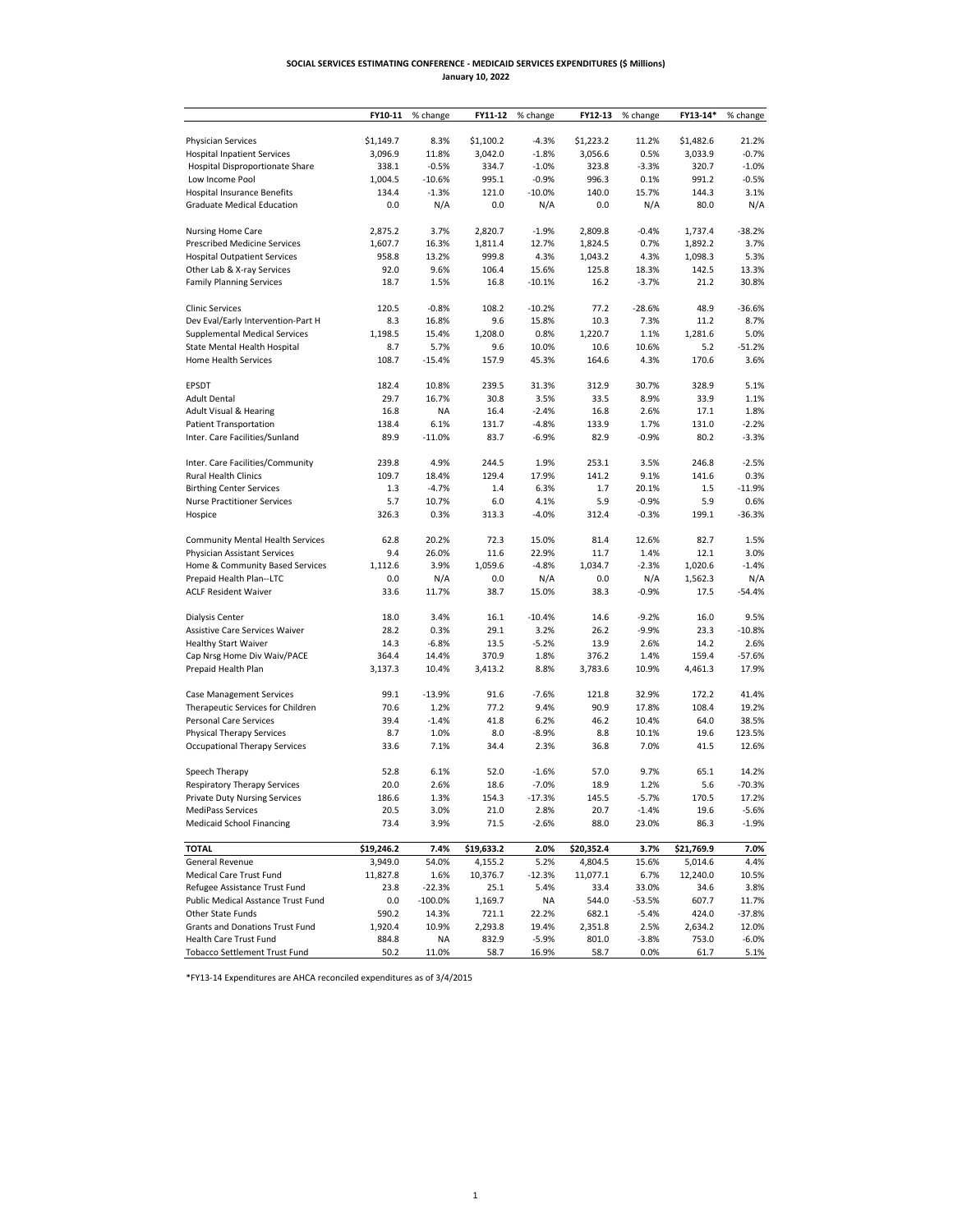## **SOCIAL SERVICES ESTIMATING CONFERENCE - MEDICAID SERVICES EXPENDITURES (\$ Millions) January 10, 2022**

|                                                               | FY 14-15** | % Change*** | FY15-16**  | % Change  |
|---------------------------------------------------------------|------------|-------------|------------|-----------|
| MEDICAID SERVICES TO INDIVIDUALS                              |            |             |            |           |
| G/A-Primary Care Grants                                       | \$0.0      |             | \$0.0      | N/A       |
| Adult Dental/Visual/Hearing                                   | 11.6       |             | 7.6        | $-34.2%$  |
| Case Management                                               | 5.4        |             | 6.5        | 21.7%     |
| <b>Community Mental Health Services</b>                       | 59.5       |             | 100.0      | 68.1%     |
| Community Mental Health Services - MMA                        | 98.2       |             | 99.0       | 0.7%      |
| Devel Eval & Interv/Part C                                    | 11.8       |             | 13.3       | 12.9%     |
| Children's Health Screening Services                          | 38.5       |             | 12.2       | $-68.2%$  |
| G/A-Rural Hospital Financial Assistance                       | 11.8       |             | 10.2       | $-13.6%$  |
| <b>Family Planning</b>                                        | 6.0        |             | 3.7        | $-38.5%$  |
| G/A-Shands Teaching Hospital                                  | 8.7        |             | 8.7        | 0.0%      |
| <b>Healthy Start Services</b>                                 | 40.4       |             | 44.8       | 10.9%     |
| Home Health Services                                          | 44.3       |             | 33.4       | $-24.8%$  |
| <b>Hospice Services</b>                                       | 59.7       |             | 45.7       | $-23.4%$  |
| <b>Graduate Medical Education</b>                             | 80.0       |             | 177.9      | 122.4%    |
| <b>Hospital Inpatient Service</b>                             | 1,245.1    |             | 998.2      | $-19.8%$  |
| Regular Disprop Share                                         | 223.1      |             | 220.6      | $-1.1%$   |
| Low Income Pool                                               | 2,102.5    |             | 998.1      | $-52.5%$  |
| <b>Medicaid Crossover Services</b>                            | 17.5       |             | 13.0       | $-25.4%$  |
| Hospital Insurance Benefit                                    | 81.8       |             | 79.0       | $-3.5%$   |
|                                                               | 357.1      |             | 274.6      | $-23.1%$  |
| <b>Hospital Outpatient Services</b>                           | 53.6       |             |            |           |
| Other Lab & X-Ray Services                                    |            |             | 30.9       | $-42.3%$  |
| Other Fee For Service                                         | 7.1        |             | 3.2        | $-54.9%$  |
| <b>Patient Transportation</b>                                 | 29.6       |             | 19.4       | $-34.6%$  |
| Personal Care Services                                        | 74.0       |             | 75.7       | 2.3%      |
| Physician & Health Care Practitioner Services                 | 402.9      |             | 259.4      | $-35.6%$  |
| <b>Therapy Services</b>                                       | 39.8       |             | 36.2       | $-8.9%$   |
| Prepaid Health Plans                                          | 9,287.0    |             | 11,131.8   | 19.9%     |
| Prescribed Medicine/Drugs                                     | 562.7      |             | 514.7      | $-8.5%$   |
| Medicare Part D Payment                                       | 464.5      |             | 500.0      | 7.6%      |
| <b>Private Duty Nursing Services</b>                          | 71.9       |             | 60.3       | $-16.1%$  |
| Stwd Inpt Psych Srvs (Ch Mntl Hosp)                           | 5.5        |             | 1.6        | $-71.2%$  |
| Supplemental Medical Insurance                                | 1,304.9    |             | 1,448.5    | 11.0%     |
| <b>Clinic Services</b>                                        | 167.8      |             | 174.3      | 3.9%      |
| Medicaid School Refinance<br>MEDICAID LONG TERM CARE SERVICES | 103.0      |             | 106.7      | 3.6%      |
| <b>Assistive Care Services</b>                                | 5.1        |             | 4.0        | $-21.9%$  |
| Home & Community Based Services                               | 974.1      |             | 1,033.3    | 6.1%      |
| <b>ALF Waiver</b>                                             | 0.3        |             | 0.0        | $-100.0%$ |
| ICF/MR - Sunland Center                                       | 79.5       |             | 85.3       | 7.3%      |
| ICF/DD Community                                              | 249.7      |             | 247.1      | $-1.0%$   |
| Nursing Home Care                                             | 513.7      |             | 463.5      | $-9.8%$   |
| Nursing Home - Special Payments                               | 0.0        |             | 0.0        | N/A       |
| Prepaid Health Plan - Long Term Care                          | 3,545.1    |             | 3,808.2    | 7.4%      |
| State Mental Health Hospital Services                         | 7.3        |             | 6.7        | $-8.5%$   |
| Mental Health Hospital Dispr Share                            | 71.1       |             | 71.7       | 0.8%      |
| TB Hospital Dispr Share                                       | 1.2        |             | 2.4        | 101.7%    |
| Program Care For The Elderly                                  | 26.3       |             | 36.8       | 39.7%     |
| TOTAL MEDICAID SOURCES OF FUNDS                               |            |             |            |           |
| General Revenue                                               | 4,868.9    | $-2.9%$     | 5,602.6    | 15.1%     |
| <b>Health Care Trust Fund</b>                                 | 774.9      | 2.9%        | 803.7      | 3.7%      |
| <b>Tobacco Settlement Trust Fund</b>                          | 306.7      | 396.8%      | 311.5      | 1.6%      |
| Other State Funds                                             | 432.0      | 1.9%        | 467.8      | 8.3%      |
| Medical Care Trust Fund                                       | 12,487.6   | 2.0%        | 13,028.5   | 4.3%      |
| Refugee Assistance Trust Fund                                 | 35.8       | 3.5%        | 42.7       | 19.2%     |
| Public Medical Assist Trust Fund                              | 583.7      | $-3.9%$     | 592.5      | 1.5%      |
| Grants and Donations Trust Fund                               | 3,061.1    | 16.2%       | 2,419.0    | $-21.0%$  |
| <b>TOTAL MEDICAID SERVICES</b>                                | \$22,550.7 | 3.6%        | \$23,268.3 | 3.2%      |

\*\* FY14-15 and FY15-16 Expenditures are AHCA reconciled expenditures as of August 9, 2017.

\*\*\* Percent change from FY13-14 to FY14-15 is not calculated for detailed service lines due to transition to Managed Care program and resulting realingment of service categories.